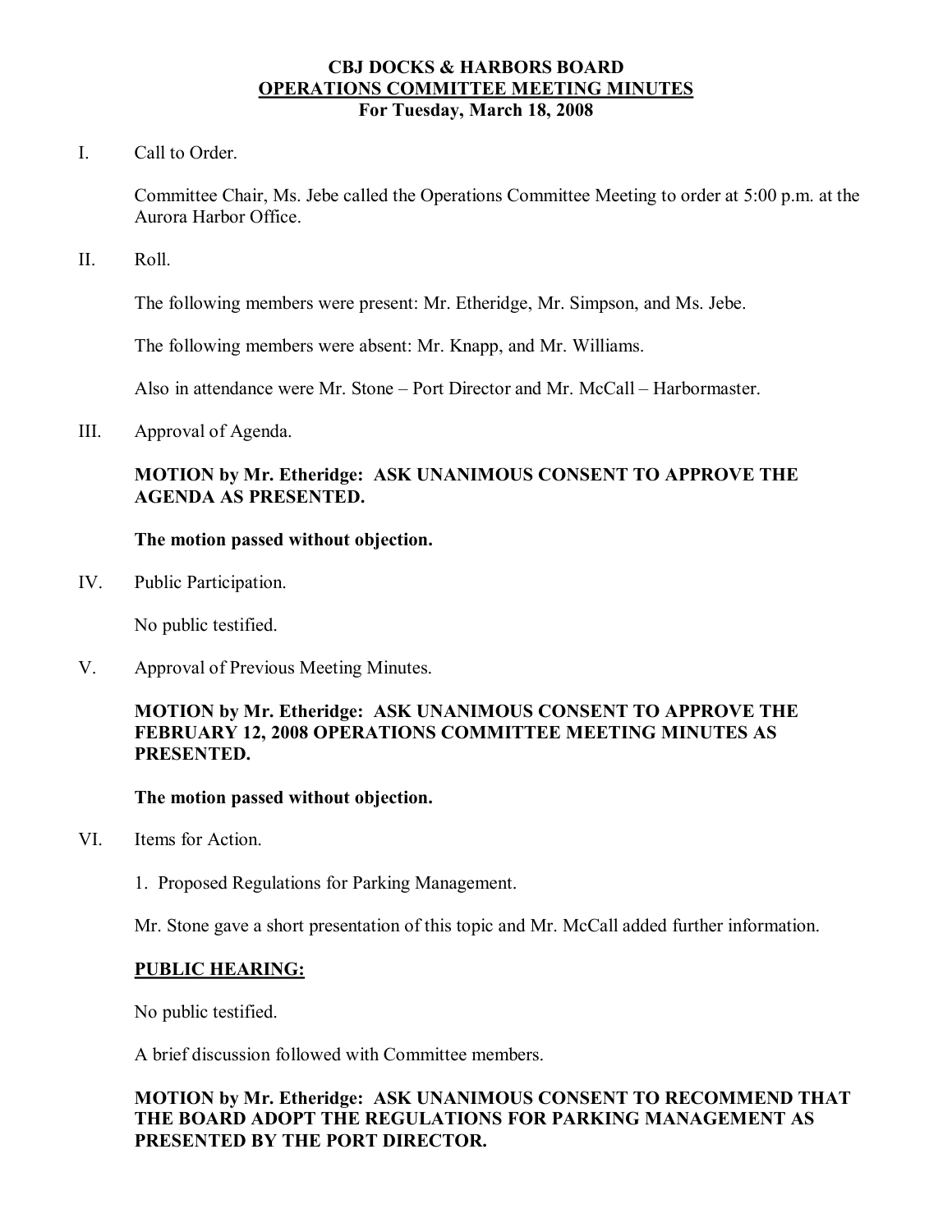### **CBJ DOCKS & HARBORS BOARD OPERATIONS COMMITTEE MEETING MINUTES March 18, 2008 Page 2**

VI. Items for Action (cont'd).

### **The motion passed without objection.**

2. Request for Changing the Speed Limit Regulation.

Mr. McCall gave a short presentation of this topic.

No one was present from the Zip-Line Company requesting the change. The Operation Committee members reviewed the March 13, 2008 and the February 21, 2008 letters from Mr. Murry R. Walsh on behalf of the Alaska Canopy Adventures Company. The request was for an exemption to the speed limits near the Intermediate Vessel Float and the Douglas Harbor entrance.

After much discussion between the Committee members, the Port Director was asked to gather further information on the possibility of changing speed limit markers at either the Intermediate Vessel Float or the Douglas harbor entrance, or both, and to report back to the next Operations Committee meeting.

No action was required at this time.

3. Waterfront Sales Permit Legal Action.

Mr. Stone gave a short presentation on this topic.

No one was present to discuss this topic.

The Committee members reviewed the correspondence attached to the packet.

Discussion followed with the Committee members.

No action was required at this time.

- VII. Items for Information/Discussion.
	- 1. Douglas Harbor Snow Dump.

Mr. Stone gave a short presentation of this topic.

The Douglas Dockside Homeowner's Association was concerned that with the closure of the Norway Point site to snow dumping, and that the City may decide to allow dumping of snow near this condo complex.

Discussion followed with the Committee members.

No action was required at this time.